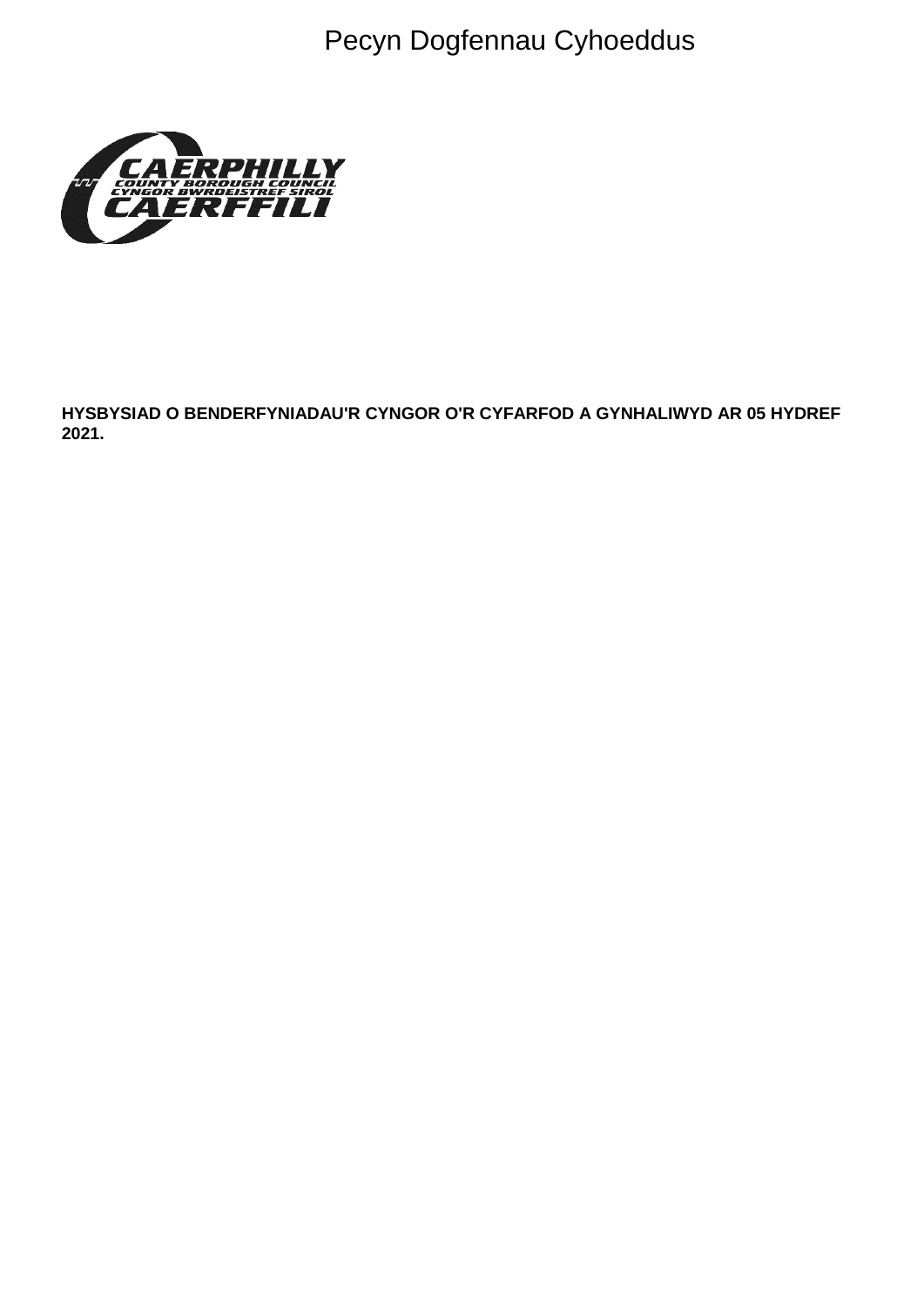## **CAERPHILLY COUNTY BOROUGH COUNCIL**

### **NOTICE OF THE DECISIONS FROM THE COUNCIL MEETING HELD ON TUESDAY 5TH OCTOBER 2021 AT 5.00 P.M.**

### **PRESENT:**

Councillors: M. Adams, E.M. Aldworth, C. Andrews, A. Angel, P.J. Bevan, C. Bezzina, C. Bishop, A. Collis, S. Cook, D. Cushing, C. Cuss, W. David, D.T. Davies, M. Davies, K. Dawson, N. Dix, K. Etheridge, M. Evans, A. Farina-Childs, C. Forehead, J.E. Fussell, A. Gair, J. Gale, N. George, C. Gordon, R. Gough, L. Harding, D. Havard, A. Higgs, A. Hussey, M. James, L. Jeremiah, G. Johnston, B. Jones, S. Kent, G. Kirby, A. Leonard, P. Leonard, C. Mann, P. Marsden, B. Miles, S. Morgan, B. Owen, T. Parry, L. Phipps, D.W.R. Preece, J. Pritchard, J. Ridgewell, J. Roberts, R. Saralis, M.E. Sargent, G. Simmonds, S. Skivens, E. Stenner, J. Taylor, A. Whitcombe, R. Whiting, L. Whittle, T.J. Williams, W. Williams, B. Zaplatynski

Officers: R. Tranter (Head of Legal Services and Monitoring Officer), D. Street (Corporate Director Social Services and Housing), R. Edmunds (Corporate Director Education and Corporate Services), M.S. Williams (Corporate Director Economy and Environment), S. Harris (Head of Financial Services and S151 Officer), G. Jenkins (Assistant Director - Head of Children's Services), J. Williams (Assistant Director Adult Services), L. Donovan (Head of People Services), R. Kyte (Head of Regeneration and Planning), R. Thomas (Planning Services Manager), S. Richards (Head of Education Planning and Strategy / Head of Transformation), S. Pugh (Communications Manager), L. Lane (Head of Democratic Services and Deputy Monitoring Officer), E. Sullivan (Senior Committee Services Officer), R. Barrett (Committee Services Officer)

### **APOLOGIES:**

Councillors J. Bevan, C. Elsbury, E. Forehead, D. Hardacre, D. Harse, V. James, G. Oliver, Mrs D. Price, J. Scriven, J. Simmonds and C. Thomas, together with Mrs C. Harrhy (Chief Executive)

The decisions and declarations of interest are set out below. For further details please refer to the relevant report.

The full individual voting result on all items can be found with the Council Agenda on the Caerphilly County Borough [Website:](https://www.caerphilly.gov.uk/My-Council/Meetings,-agendas,-minutes-and-reports)

| <b>ITEM</b> | <b>SUBJECT</b>                                        | <b>DECISION</b>                                                                                                                                                                                           | <b>VOTE</b>         |
|-------------|-------------------------------------------------------|-----------------------------------------------------------------------------------------------------------------------------------------------------------------------------------------------------------|---------------------|
| 2.          | Mayor's Announcements                                 | Noted.                                                                                                                                                                                                    | No vote<br>required |
| 3.          | To receive petitions under Rule of<br>Procedure 28(3) | 3 Petitions were received from<br>Councillor K. Etheridge and accepted<br>by the Mayor.                                                                                                                   | No vote<br>required |
| 4.          | <b>Presentation of Awards</b>                         | Council recognised the achievements<br>of the Council's Catering Team at<br>recent national award ceremonies and<br>their efforts in delivering free school<br>meals throughout the Covid-19<br>pandemic. | No vote<br>required |
| 5.          | Declarations of Interest                              | David Street (Corporate Director<br>Social Services and Housing)<br>declared an interest in Agenda Item<br>No Aren 1 Temporary Appointments to                                                            | No vote<br>required |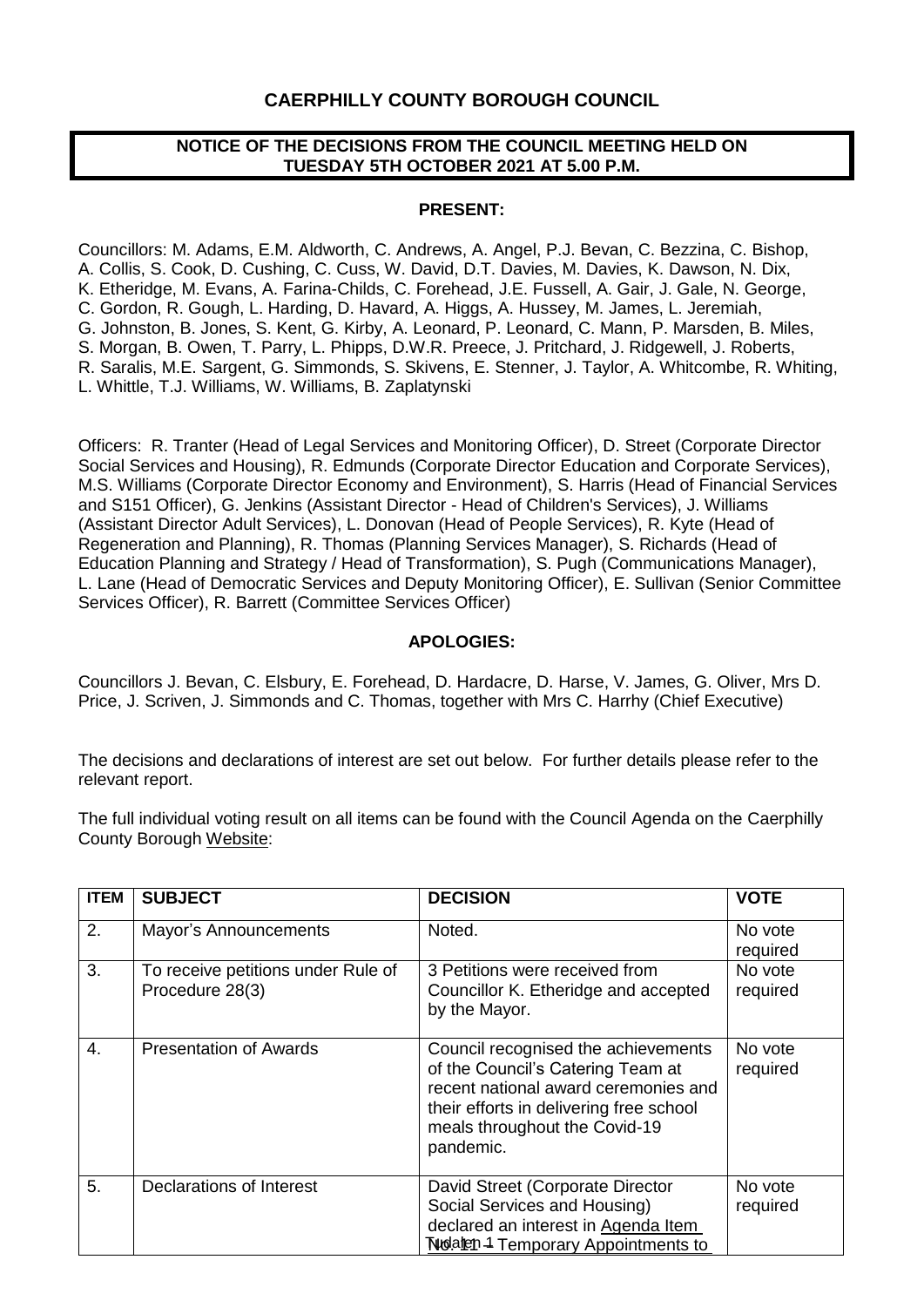| <b>ITEM</b> | <b>SUBJECT</b>                                                                   | <b>DECISION</b>                                                                                                                                                                                                                                                                                                                                                                                                                                                                                                                                                           | <b>VOTE</b>                        |
|-------------|----------------------------------------------------------------------------------|---------------------------------------------------------------------------------------------------------------------------------------------------------------------------------------------------------------------------------------------------------------------------------------------------------------------------------------------------------------------------------------------------------------------------------------------------------------------------------------------------------------------------------------------------------------------------|------------------------------------|
|             |                                                                                  | Corporate Management Team as he<br>is directly affected by the report and<br>left the meeting during consideration<br>of this item.                                                                                                                                                                                                                                                                                                                                                                                                                                       |                                    |
| 6.8<br>7.   | Council held on 13th July 2021 and<br>Special Council held on 27th July<br>2021  | Subject to the inclusion of Cllr M.<br>Davies in the list of attendees for 13th<br>July 2021, it was RESOLVED that the<br>minutes of the meetings held on 13th<br>July 2021 and 27th July 2021 be<br>approved as a correct record.                                                                                                                                                                                                                                                                                                                                        | 57 For<br>0 Against<br>1 Abstain   |
| 8.          | Statement from the Leader of<br>Council.                                         | Noted                                                                                                                                                                                                                                                                                                                                                                                                                                                                                                                                                                     | No vote<br>required                |
| 9.          | To receive and to answer<br>questions received under Rule of<br>Procedure 10(2). | Questions received and Answers<br>noted.                                                                                                                                                                                                                                                                                                                                                                                                                                                                                                                                  | No vote<br>required                |
| 10.         | To receive and to answer<br>questions received under Rule of<br>Procedure 10(4). | Questions received and Answers<br>noted.                                                                                                                                                                                                                                                                                                                                                                                                                                                                                                                                  | No vote<br>required                |
| 11.         | Temporary Appointments to<br>Corporate Management Team.                          | It was moved and seconded that the<br>recommendations contained in the<br>Officer's report be approved and by<br>way of Microsoft Forms this was<br>unanimously agreed.<br>RESOLVED that:-<br>1. The appointment of David<br>Street in to the post of Acting<br>Chief Executive, for the period<br>of time that the substantive<br>postholder is absent due to<br>sickness, be approved;<br>2. A Head of Service be<br>appointed to the post of Acting<br>Director, Social Services and<br>Housing whilst Mr Street is<br>undertaking the Acting Chief<br>Executive role. | 57 For<br>0 Against<br>0 Abstain   |
| 12.         | Notice of Motion - Abolish Car<br>Parking Charges in Town Centre<br>Car Parks.   | The Notice of Motion was moved and<br>seconded, and by way of Microsoft<br>Forms the Notice of Motion was<br>declared lost by the majority present.<br><b>RESOLVED that the Notice of Motion</b><br>not be supported.                                                                                                                                                                                                                                                                                                                                                     | 11 For<br>37 Against<br>10 Abstain |
| 13.         | Notice of Motion - Real Nappies.                                                 | The Notice of Motion was moved and<br>seconded, and by way of Microsoft<br>Forms the Notice of Motion was<br>supported by the majority present.<br><del>Tudalen 2</del>                                                                                                                                                                                                                                                                                                                                                                                                   | 50 For<br>3 Against<br>2 Abstain   |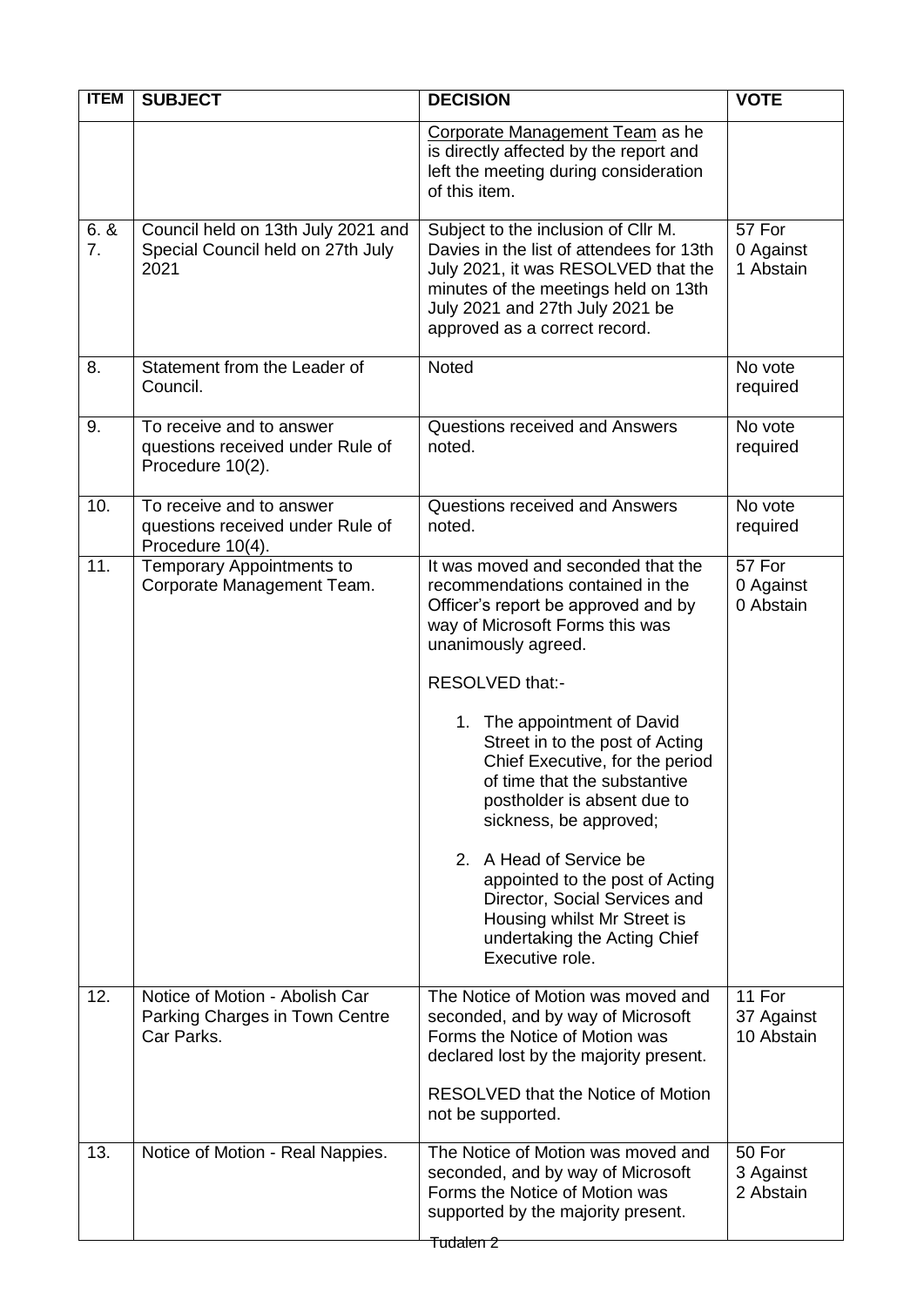| <b>ITEM</b> | <b>SUBJECT</b>                                                                 | <b>DECISION</b>                                                                                                                                                                                                                                                                                                                                                                                                                                                                                                                                                                                                                                                                                                                                                                                                                  | <b>VOTE</b>                      |
|-------------|--------------------------------------------------------------------------------|----------------------------------------------------------------------------------------------------------------------------------------------------------------------------------------------------------------------------------------------------------------------------------------------------------------------------------------------------------------------------------------------------------------------------------------------------------------------------------------------------------------------------------------------------------------------------------------------------------------------------------------------------------------------------------------------------------------------------------------------------------------------------------------------------------------------------------|----------------------------------|
|             |                                                                                | <b>RESOLVED that the Notice of Motion</b><br>be supported.                                                                                                                                                                                                                                                                                                                                                                                                                                                                                                                                                                                                                                                                                                                                                                       |                                  |
| 14.         | Annual Report of the Director of<br>Social Services and Housing.               | It was moved and seconded that the<br>recommendation contained in the<br>Officer's report be approved and by<br>way of Microsoft Forms this was<br>unanimously agreed.<br><b>RESOLVED that the Annual Reports</b><br>of the Director of Social Services and<br>Housing for 2019/20 and 2020/21 be<br>endorsed and adopted, prior to their<br>submission to Welsh Government,<br>Care Inspectorate Wales and<br>publication on the Authority's website.                                                                                                                                                                                                                                                                                                                                                                           | 52 For<br>0 Against<br>0 Abstain |
| 15.         | Audit Wales Enquiries Return<br>2020-21.                                       | It was moved and seconded that the<br>recommendation contained in the<br>Officer's report be approved and by<br>way of Microsoft Forms this was<br>unanimously agreed.<br>RESOLVED that the response to<br>Audit Wales as appended to the<br>report be noted.                                                                                                                                                                                                                                                                                                                                                                                                                                                                                                                                                                    | 53 For<br>0 Against<br>0 Abstain |
| 16.         | Caerphilly County Borough<br><b>Community Infrastructure Levy</b><br>$(CIL)$ . | It was moved and seconded that the<br>recommendations contained in the<br>Officer's report be approved and by<br>way of Microsoft Forms and verbal<br>confirmation this was agreed by the<br>majority present.<br>RESOLVED that:-<br>1. Council delegates power to the<br>Regeneration Project Board to<br>determine the priorities for the<br>Charging Authority's CIL<br>spend in line with the Council's<br><b>Strategic Priorities and CIL</b><br>regulation 123 List for<br>subsequent consideration by<br>Cabinet;<br>2. Council delegates power to the<br>Regeneration Project Board to<br>determine the priorities for CIL<br>expenditure in non-Community<br>Council areas in early<br>consultation with the ward<br>member as outlined in<br>paragraph 5.21 and in line with<br>the Council's Strategic<br>Priorities. | 51 For<br>0 Against<br>2 Abstain |